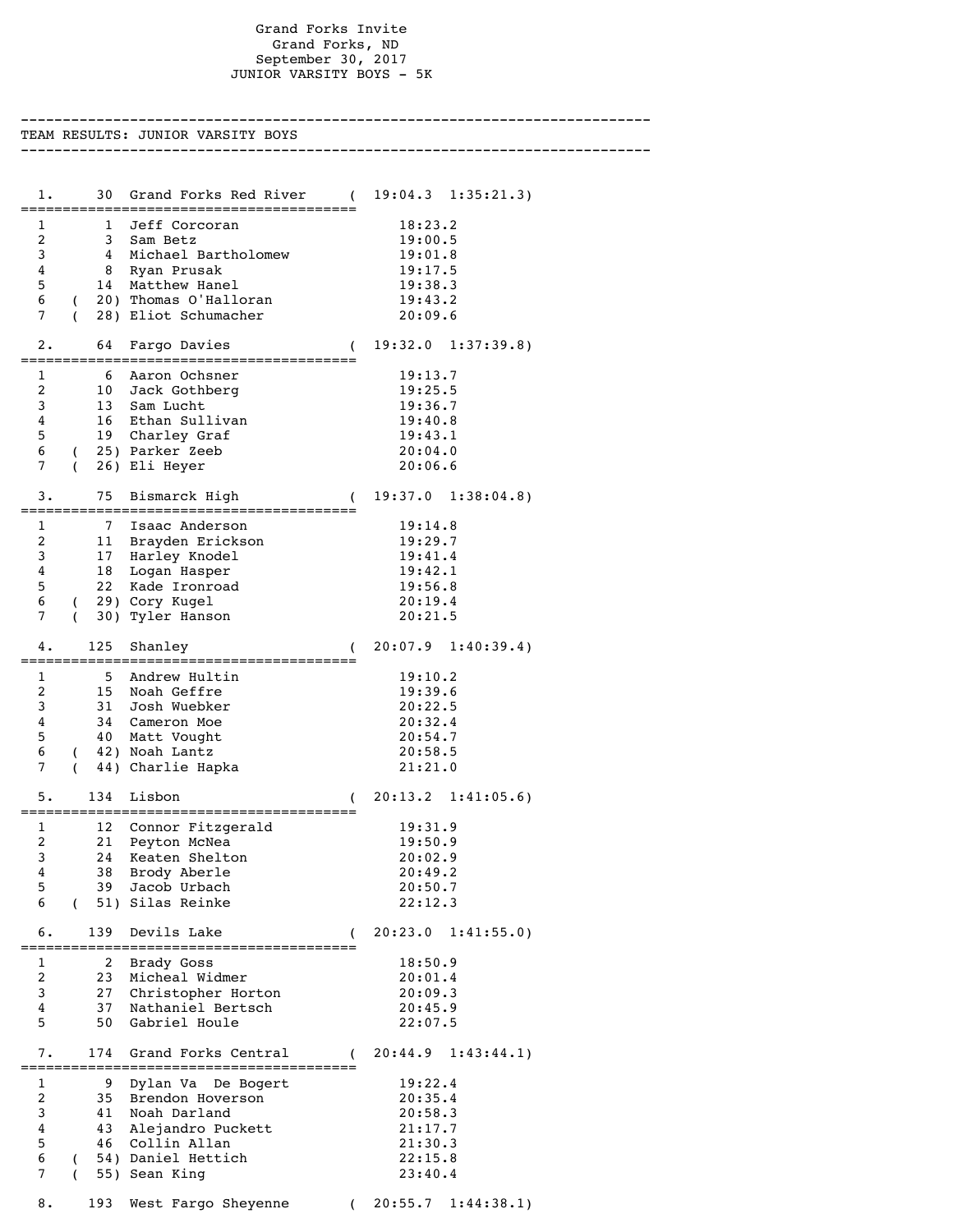| 1              | 32 Erik Ault        |  | 20:29.7 |                       |
|----------------|---------------------|--|---------|-----------------------|
| 2              | 33 Nick Benson      |  | 20:31.2 |                       |
| 3              | 36 Tyler Schroeder  |  | 20:36.5 |                       |
| $\bf 4$        | 45 Josh Kramer      |  | 21:24.9 |                       |
| 5              | 47 Kole Fitzpatrick |  | 21:35.8 |                       |
| 6              | (48) Hayden Saville |  | 21:50.2 |                       |
| 7              | 49) Michael Toy     |  | 21:59.8 |                       |
|                |                     |  |         |                       |
| 9.             | 289.5 New Town      |  |         | $25:49.7$ $2:09:08.1$ |
|                |                     |  |         |                       |
| $\mathbf{1}$   | 52 Orion Bowen      |  | 22:13.9 |                       |
| $\overline{c}$ | 56 Collin Hale      |  | 24:16.1 |                       |
| 3              | 58.5 Ghost 1        |  | 27:31.7 |                       |
| $\overline{4}$ | 60.5 Ghost 2        |  | 27:32.7 |                       |
| 5              | 62.5 Ghost 3        |  | 27:33.7 |                       |
|                |                     |  |         |                       |
| 10.            | 291.5 West Fargo    |  |         | $26:08.5$ $2:10:42.5$ |
| 1              | 53 Jamie Askew      |  | 22:14.5 |                       |
|                |                     |  |         |                       |
| $\overline{2}$ | 57 Cole Marinucci   |  | 25:49.9 |                       |
| 3              | 58.5 Ghost 1        |  | 27:31.7 |                       |
| $\overline{4}$ | 60.5 Ghost 2        |  | 27:32.7 |                       |
| 5              | 62.5 Ghost 3        |  | 27:33.7 |                       |
|                |                     |  |         |                       |

## --------------------------------------------------------------------------- INDIVIDUAL RESULTS: JUNIOR VARSITY BOYS

---------------------------------------------------------------------------

|    | Place Tea/Tot | No. | Name                    | Grade Team |                          | Time    | Pace |
|----|---------------|-----|-------------------------|------------|--------------------------|---------|------|
| 1  | 1/15          |     | 316 Jeff Corcoran       |            | 11 Grand Forks Red River | 18:23.2 | 5:56 |
| 2  | 1/5           |     | 112 Brady Goss          |            | 7 Devils Lake            | 18:50.9 | 6:04 |
| 3  | 2/15          |     | 313 Sam Betz            |            | 11 Grand Forks Red River | 19:00.5 | 6:08 |
| 4  | 3/15          |     | 312 Michael Bartholomew |            | 10 Grand Forks Red River | 19:01.8 | 6:08 |
| 5  | 1/11          |     | 879 Andrew Hultin       |            | 8 Shanley                | 19:10.2 | 6:11 |
| 6  | 1/14          |     | 207 Aaron Ochsner       |            | 10 Fargo Davies          | 19:13.7 | 6:12 |
| 7  | 1/10          |     | 1 Isaac Anderson        |            | 9 Bismarck High          | 19:14.8 | 6:12 |
| 8  | 4/15          |     | 333 Ryan Prusak         |            | 9 Grand Forks Red River  | 19:17.5 | 6:13 |
| 9  | 1/8           |     | 280 Dylan Va De Bogert  |            | 9 Grand Forks Central    | 19:22.4 | 6:15 |
| 10 | 2/14          |     | 194 Jack Gothberg       |            | 11 Fargo Davies          | 19:25.5 | 6:16 |
| 11 | 2/10          |     | 3 Brayden Erickson      |            | 9 Bismarck High          | 19:29.7 | 6:17 |
| 12 | 1/6           |     | 374 Connor Fitzgerald   |            | 12 Lisbon                | 19:31.9 | 6:18 |
| 13 | 3/14          |     | 202 Sam Lucht           |            | 9 Fargo Davies           | 19:36.7 | 6:19 |
| 14 | 5/15          |     | 325 Matthew Hanel       |            | 10 Grand Forks Red River | 19:38.3 | 6:20 |
| 15 | 2/11          |     | 897 Noah Geffre         |            | 8 Shanley                | 19:39.6 | 6:20 |
| 16 | 4/14          |     | 214 Ethan Sullivan      |            | 10 Fargo Davies          | 19:40.8 | 6:21 |
| 17 | 3/10          |     | 12 Harley Knodel        |            | 12 Bismarck High         | 19:41.4 | 6:21 |
| 18 | 4/10          |     | 7 Logan Hasper          |            | 11 Bismarck High         | 19:42.1 | 6:21 |
| 19 | 5/14          |     | 195 Charley Graf        |            | 11 Fargo Davies          | 19:43.1 | 6:21 |
| 20 | 6/15          |     | 331 Thomas O'Halloran   |            | 12 Grand Forks Red River | 19:43.2 | 6:21 |
| 21 | 2/6           |     | 376 Peyton McNea        |            | 10 Lisbon                | 19:50.9 | 6:24 |
| 22 | 5/10          |     | 10 Kade Ironroad        |            | 9 Bismarck High          | 19:56.8 | 6:26 |
| 23 | 2/5           |     | 133 Micheal Widmer      |            | 10 Devils Lake           | 20:01.4 | 6:27 |
| 24 | 3/6           |     | 378 Keaten Shelton      |            | 10 Lisbon                | 20:02.9 | 6:28 |
| 25 | 6/14          |     | 221 Parker Zeeb         |            | 12 Fargo Davies          | 20:04.0 | 6:28 |
| 26 | 7/14          |     | 198 Eli Heyer           |            | 9 Fargo Davies           | 20:06.6 | 6:29 |
| 27 | 3/5           |     | 116 Christopher Horton  |            | 9 Devils Lake            | 20:09.3 | 6:30 |
| 28 | 7/15          |     | 337 Eliot Schumacher    |            | 9 Grand Forks Red River  | 20:09.6 | 6:30 |
| 29 | $8/14$        |     | 191 Koate Deebom        |            | 10 Fargo Davies          | 20:10.9 | 6:30 |
| 30 | 6/10          |     | 14 Cory Kugel           |            | 12 Bismarck High         | 20:19.4 | 6:33 |
| 31 | 7/10          |     | 6 Tyler Hanson          |            | 10 Bismarck High         | 20:21.5 | 6:34 |
| 32 | 8/15          |     | 341 Nate Tabor          |            | 11 Grand Forks Red River | 20:22.4 | 6:34 |
| 33 | 3/11          |     | 893 Josh Wuebker        |            | 10 Shanley               | 20:22.5 | 6:34 |
| 34 | 1/9           |     | 978 Erik Ault           |            | 9 West Fargo Sheyenne    | 20:29.7 | 6:36 |
| 35 | 2/9           |     | 979 Nick Benson         |            | 9 West Fargo Sheyenne    | 20:31.2 | 6:37 |
| 36 | 4/11          |     | 882 Cameron Moe         |            | 11 Shanley               | 20:32.4 | 6:37 |
| 37 | 2/8           |     | 264 Brendon Hoverson    |            | 9 Grand Forks Central    | 20:35.4 | 6:38 |
| 38 | 3/9           |     | 996 Tyler Schroeder     |            | 11 West Fargo Sheyenne   | 20:36.5 | 6:38 |
| 39 | 4/5           |     | 107 Nathaniel Bertsch   |            | 9 Devils Lake            | 20:45.9 | 6:41 |
| 40 | 9/14          |     | 213 Liam Steidl         |            | 9 Fargo Davies           | 20:48.0 | 6:42 |
| 41 | 4/6           |     | 372 Brody Aberle        |            | 10 Lisbon                | 20:49.2 | 6:43 |
| 42 | 5/6           |     | 379 Jacob Urbach        |            | 8 Lisbon                 | 20:50.7 | 6:43 |
| 43 | 5/11          |     | 896 Matt Vought         |            | 11 Shanley               | 20:54.7 | 6:44 |
| 44 | 3/8           |     | 256 Noah Darland        |            | 11 Grand Forks Central   | 20:58.3 | 6:45 |
| 45 | 6/11          |     | 898 Noah Lantz          |            | 11 Shanley               | 20:58.5 | 6:46 |
| 46 | 8/10          |     | 17 Joseph Olheiser      |            | 10 Bismarck High         | 21:06.5 | 6:48 |